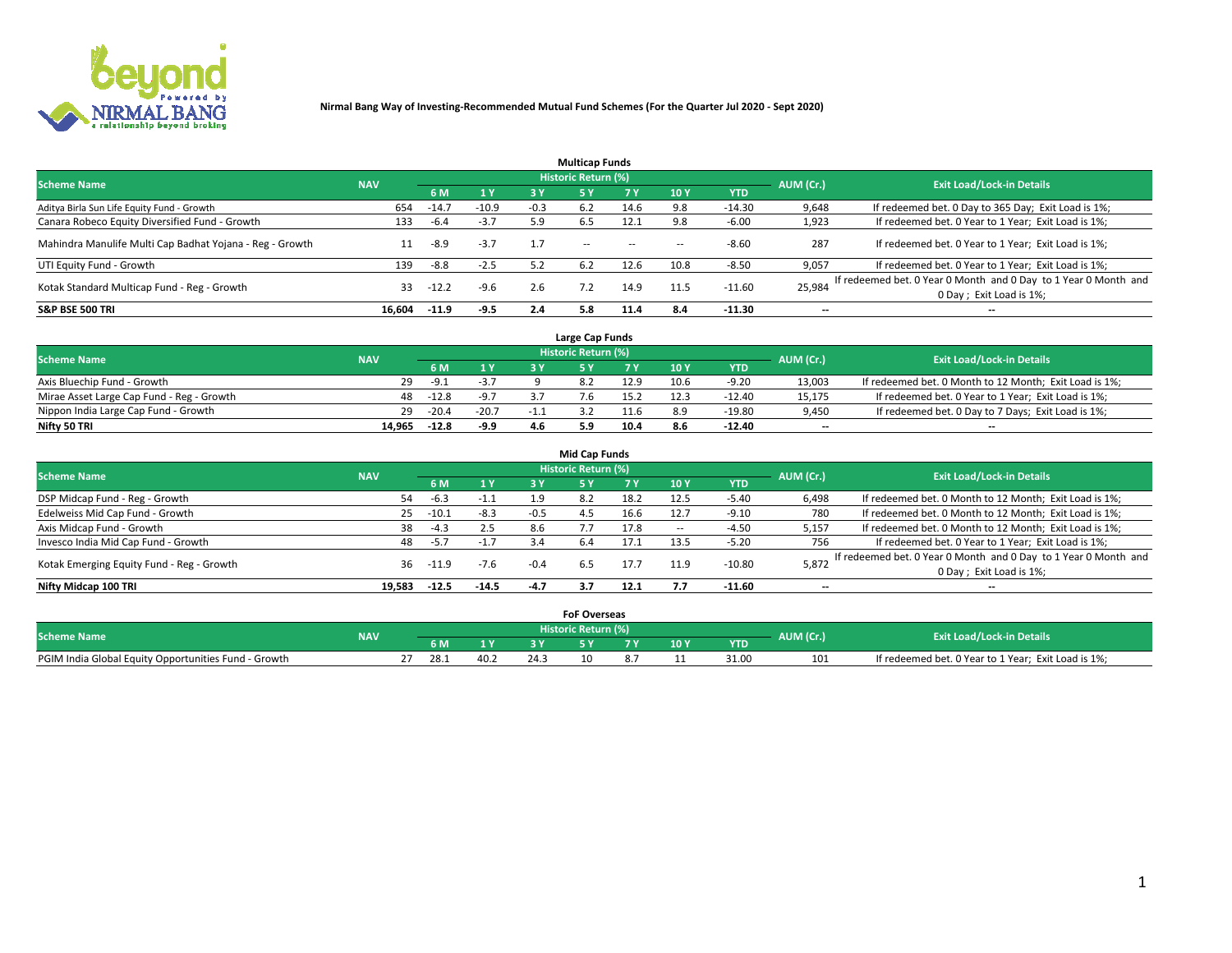

| Large & Midcap                                   |            |         |         |     |                     |      |      |            |                          |                                                      |  |  |  |  |
|--------------------------------------------------|------------|---------|---------|-----|---------------------|------|------|------------|--------------------------|------------------------------------------------------|--|--|--|--|
| <b>Scheme Name</b>                               | <b>NAV</b> |         |         |     | Historic Return (%) |      |      |            | AUM (Cr.)                | <b>Exit Load/Lock-in Details</b>                     |  |  |  |  |
|                                                  |            | 6 M     | 1 Y     | 3 Y |                     | 7 V  | 10Y  | <b>YTD</b> |                          |                                                      |  |  |  |  |
| Mirae Asset Emerging Bluechip Fund - Growth      | 53         | -8.9    | $-2.8$  | 4.9 |                     | 22.7 |      | $-8.00$    | 8,808                    | If redeemed bet. 0 Year to 1 Year; Exit Load is 1%;  |  |  |  |  |
| Canara Robeco Emerging Equities - Growth         | 90         | $-7.9$  | $-5.7$  | 1.8 | 8.3                 | 21.2 | 15.4 | $-7.40$    | 4,790                    | If redeemed bet. 0 Year to 1 Year; Exit Load is 1%;  |  |  |  |  |
| Principal Emerging Bluechip Fund - Growth        | 98         | $-9.5$  | -n      | 0.8 |                     | 17.8 | 12.5 | $-9.10$    | 1,783                    | If redeemed bet. 0 Day to 365 Days; Exit Load is 1%; |  |  |  |  |
| Invesco India Growth Opportunities Fund - Growth | 32         | $-12.0$ | $-7.4$  | 4.3 |                     | 13.2 | 10.4 | $-11.70$   | 2,285                    | If redeemed bet. 0 Year to 1 Year; Exit Load is 1%;  |  |  |  |  |
| Sundaram Large and Mid Cap Fund - Reg - Growth   | 31         | $-16.6$ | $-12.5$ | 1.8 |                     | 13.2 | 8.5  | $-16.20$   | 1,025                    | If redeemed bet. 0 Day to 365 Days; Exit Load is 1%; |  |  |  |  |
| NIFTY Large Midcap 250 TRI                       | 6.665      | $-10.9$ | $-9.1$  | 1.8 | b.5                 | 13.3 |      | -10.20     | $\overline{\phantom{a}}$ | $- -$                                                |  |  |  |  |

|                                                     |            |         |                  |     | <b>Focused Funds</b>       |      |        |            |                          |                                                        |
|-----------------------------------------------------|------------|---------|------------------|-----|----------------------------|------|--------|------------|--------------------------|--------------------------------------------------------|
| <b>Scheme Name</b>                                  | <b>NAV</b> |         |                  |     | <b>Historic Return (%)</b> |      |        |            | AUM (Cr.)                | <b>Exit Load/Lock-in Details</b>                       |
|                                                     |            | 6 M     | 1 Y              |     |                            |      | 10 Y   | <b>YTD</b> |                          |                                                        |
| Axis Focused 25 Fund - Growth                       | 28         | $-10.6$ | $-4.5$           |     |                            | 13.3 | $\sim$ | $-10.50$   | 9,428                    | If redeemed bet. 0 Month to 12 Month; Exit Load is 1%; |
| ICICI Prudential Focused Equity Fund - Ret - Growth |            | $-1.2$  | $-4.1$           |     | 4.8                        | 10.7 |        | $-0.10$    | 614                      | If redeemed bet. 0 Year to 1 Year; Exit Load is 1%;    |
| SBI Focused Equity Fund - Growth                    | 140        | $-9.2$  | $\sim$<br>$-4.1$ | 6.9 |                            | 14.8 | 14.4   | $-9.00$    | 8,012                    | If redeemed bet. 0 Year to 1 Year; Exit Load is 1%;    |
| S&P BSE 500 TRI                                     | 16.604     | $-11.9$ | $-9.5$           |     |                            |      |        | $-11.30$   | $\overline{\phantom{a}}$ | $- -$                                                  |

|                              |            |         |         |                     | <b>Small Cap Funds</b> |     |      |            |           |                                                     |
|------------------------------|------------|---------|---------|---------------------|------------------------|-----|------|------------|-----------|-----------------------------------------------------|
| <b>Scheme Name</b>           | <b>NAV</b> |         |         | Historic Return (%) |                        |     |      |            | AUM (Cr.) | <b>Exit Load/Lock-in Details</b>                    |
|                              |            | 6 M     | 1 Y     |                     |                        |     | 10Y  | <b>YTD</b> |           |                                                     |
| HDFC Small Cap Fund - Growth |            | $-17.5$ | $-23.5$ | $-4$                |                        |     |      | $-15.70$   | 6,594     | If redeemed bet. 0 Year to 1 Year; Exit Load is 1%; |
| SBI Small Cap Fund - Growth  | 50.        | -8.7    | $-3.8$  |                     |                        |     | 16.6 | $-7.30$    | 3,374     | If redeemed bet. 0 Year to 1 Year; Exit Load is 1%; |
| Nifty Smallcap 100 TRI       | 5.812      | $-20.6$ | $-23.6$ | -13                 | -1.,                   | 8.4 |      | $-18.90$   | $- -$     | $- -$                                               |

| ELSS Schemes (Tax Saving u/s 80-C)           |            |         |        |                            |            |        |                          |            |                          |                                  |  |  |  |
|----------------------------------------------|------------|---------|--------|----------------------------|------------|--------|--------------------------|------------|--------------------------|----------------------------------|--|--|--|
| <b>Scheme Name</b>                           | <b>NAV</b> |         |        | <b>Historic Return (%)</b> |            |        |                          |            | AUM (Cr.)                | <b>Exit Load/Lock-in Details</b> |  |  |  |
|                                              |            | - 6 M   | 1Y     | 3 Y                        | <b>5Y</b>  | 7 Y    | 10 Y                     | <b>YTD</b> |                          |                                  |  |  |  |
| Aditya Birla Sun Life Tax Relief 96 - Growth | 30         | $-7.3$  | $-3.4$ |                            |            | 15.2   | 10.3                     | $-6.70$    | 9,177                    | Nil                              |  |  |  |
| Axis Long Term Equity Fund - Growth          | 44         |         | $-5.9$ | -6.1                       |            | 16.8   | 14.5                     | $-11.00$   | 19,127                   | Nil                              |  |  |  |
| Canara Robeco Equity Tax Saver Fund - Growth | 64         | $-6.5$  | $-5.3$ | 5.6                        | 6.4        | 12.6   | 10.1                     | $-6.30$    | 929                      | Nil                              |  |  |  |
| Invesco India Tax Plan - Growth              | 49         | -9.1    | $-5.8$ | 4.4                        |            | 14.5   | 11.4                     | $-8.80$    | 916                      | Nil                              |  |  |  |
| Mirae Asset Tax Saver Fund - Reg - Growth    |            | $-10.5$ | $-5.5$ | 5.3                        | $\sim$ $-$ | $\sim$ | $\overline{\phantom{a}}$ | $-9.60$    | 3,142                    | Nil                              |  |  |  |
| S&P BSE 200 TRI                              | 5,395      | $-11.7$ | -8.9   | 3.5                        |            | 11.4   | 8.7                      | $-11.20$   | $\overline{\phantom{a}}$ | $- -$                            |  |  |  |

# 2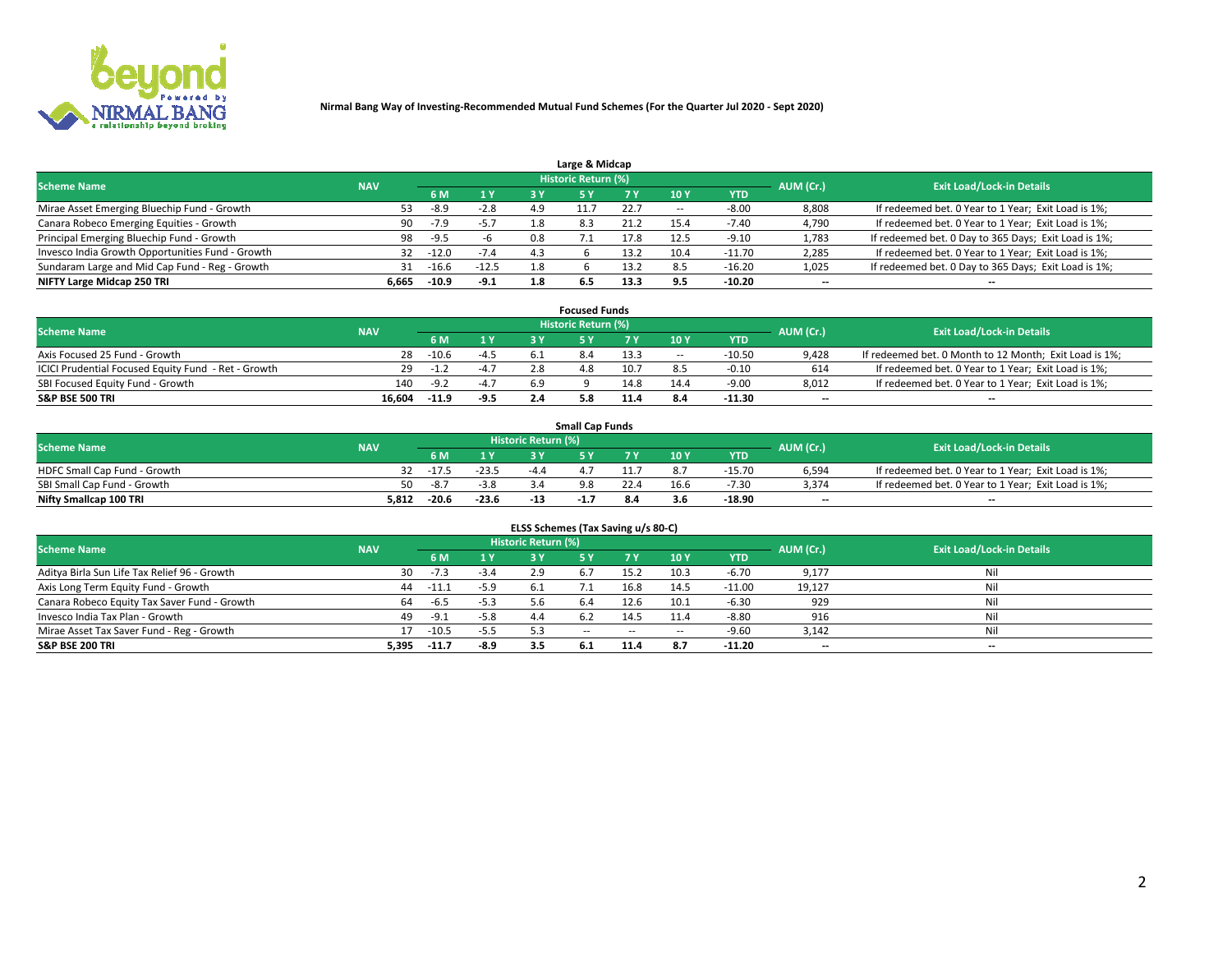

| <b>Solution Oriented</b>                               |            |            |        |                            |     |      |                          |            |                          |                                                                             |  |  |  |  |
|--------------------------------------------------------|------------|------------|--------|----------------------------|-----|------|--------------------------|------------|--------------------------|-----------------------------------------------------------------------------|--|--|--|--|
| <b>Scheme Name</b>                                     | <b>NAV</b> |            |        | <b>Historic Return (%)</b> |     |      |                          |            | AUM (Cr.)                | <b>Exit Load/Lock-in Details</b>                                            |  |  |  |  |
|                                                        |            | <b>6 M</b> | 1 Y    | 3 Y                        |     |      | 10Y                      | <b>YTD</b> |                          |                                                                             |  |  |  |  |
|                                                        |            |            |        |                            |     |      |                          |            |                          | If redeemed bet. 0 Year to 1 Year; Exit Load is 3%; If redeemed bet.        |  |  |  |  |
| <b>HDFC Childrens Gift Fund</b>                        | 117        | $-7.0$     | $-5.5$ | 3.1                        | 6.7 | 13.1 | 12.2                     | $-6.40$    |                          | 2,776 1 Year to 2 Year; Exit Load is 2%; If redeemed bet. 2 Year to 3 Year; |  |  |  |  |
|                                                        |            |            |        |                            |     |      |                          |            |                          | Exit Load is 1%:                                                            |  |  |  |  |
| Tata Retirement Savings Fund - Moderate Plan - Reg     | 30         | $-6.2$     | $-2.1$ | 3.7                        |     | 14.6 |                          | $-5.90$    | 1,034                    | If redeemed bet. 0 Month to 61 Month; Exit Load is 1%;                      |  |  |  |  |
| Tata Retirement Savings Fund - Progressive Plan - Reg  | 28         | -8.9       | $-4.6$ | 3.7                        | 8.6 | 14.1 | $\overline{\phantom{a}}$ | $-8.70$    | 681                      | If redeemed bet. 0 Month to 61 Month; Exit Load is 1%;                      |  |  |  |  |
| Tata Retirement Savings Fund - Reg - Conservative Plan | 21         | 2.4        | 5.7    | 5.5                        |     | 9.6  | -                        | 2.80       | 134                      | If redeemed bet. 0 Month to 61 Month; Exit Load is 1%;                      |  |  |  |  |
| S&P BSE 200 TRI                                        | 5,395      | $-11.7$    | $-8.9$ | 3.5                        | 6.1 | 11.4 | 8.7                      | $-11.20$   | $\overline{\phantom{a}}$ | $- -$                                                                       |  |  |  |  |

|                                                    |            |         |              |                            | <b>Index Fund</b> |      |      |            |                          |                                                      |
|----------------------------------------------------|------------|---------|--------------|----------------------------|-------------------|------|------|------------|--------------------------|------------------------------------------------------|
| <b>Scheme Name</b>                                 | <b>NAV</b> |         |              | <b>Historic Return (%)</b> |                   |      |      |            | AUM (Cr.)                | <b>Exit Load/Lock-in Details</b>                     |
|                                                    |            |         | $\sqrt{1}$ Y | 2 V                        |                   | 7 V  | 10 Y | <b>YTD</b> |                          |                                                      |
| HDFC Index Fund-NIFTY 50 Plan                      | 97         | $-13.3$ | $-10.7$      | 4.1                        |                   |      |      | $-12.90$   | 1.492                    | If redeemed bet. 0 Day to 3 Day; Exit Load is 0.25%; |
| ICICI Prudential Nifty Next 50 Index Fund - Growth |            | -8.4    | $-5.7$       | $-0.6$                     | , h               | 12.3 |      | $-7.90$    | 769                      | Nil                                                  |
| UTI Nifty Index Fund - Growth                      | 70         | $-13.2$ | $-10.4$      |                            |                   |      |      | $-12.70$   | 2,147                    | Nil                                                  |
| Nifty 50 TRI                                       | 14.965     | $-12.8$ | -9.9         | 4.6                        | 5.9               | 10.4 | 8.6  | $-12.40$   | $\overline{\phantom{a}}$ | $- -$                                                |

|                                       |            |         |                                   |                            | <b>Contra/Value Fund</b> |        |     |            |                          |                                                     |
|---------------------------------------|------------|---------|-----------------------------------|----------------------------|--------------------------|--------|-----|------------|--------------------------|-----------------------------------------------------|
| <b>Scheme Name</b>                    | <b>NAV</b> |         |                                   | <b>Historic Return (%)</b> |                          |        |     |            | AUM (Cr.)                | <b>Exit Load/Lock-in Details</b>                    |
|                                       |            |         | $\boldsymbol{A}$ $\boldsymbol{V}$ |                            |                          | 7 V    | 10Y | <b>YTD</b> |                          |                                                     |
| Invesco India Contra Fund - Growth    | 46.        | $-1.4$  |                                   |                            |                          | 16.9   |     | $-6.40$    | 4,300                    | If redeemed bet. 0 Year to 1 Year; Exit Load is 1%; |
| UTI Value Opportunities Fund - Growth | 58         | $-10.8$ | -6.1                              |                            |                          |        |     | $-10.20$   | 3,750                    | If redeemed bet. 0 Year to 1 Year; Exit Load is 1%; |
| <b>S&amp;P BSE 500 TRI</b>            | 16.604     | $-11.9$ | $-9.5$                            |                            |                          | $-1.7$ |     | $-11.30$   | $\overline{\phantom{a}}$ | $- -$                                               |

| Sector/Thematic                                                           |            |         |               |                            |            |           |      |            |                          |                                                                              |  |  |  |
|---------------------------------------------------------------------------|------------|---------|---------------|----------------------------|------------|-----------|------|------------|--------------------------|------------------------------------------------------------------------------|--|--|--|
| <b>Scheme Name</b>                                                        | <b>NAV</b> |         |               | <b>Historic Return (%)</b> |            |           |      |            | AUM (Cr.)                | <b>Exit Load/Lock-in Details</b>                                             |  |  |  |
|                                                                           |            | 6 M     | 1 Y           | 3 Y                        | 5 Y        | <b>7Y</b> | 10Y  | <b>YTD</b> |                          |                                                                              |  |  |  |
| Canara Robeco Consumer Trends Fund - Reg - Growth                         | 39         | $-8.1$  | $\rightarrow$ | 5.4                        | 8.1        | 14.1      | 12.3 | $-8.30$    | 352                      | If redeemed bet. 0 Year to 1 Year; Exit Load is 1%;                          |  |  |  |
| Mirae Asset Great Consumer Fund - Growth                                  | 33         | $-10.9$ | $-4.4$        |                            | 8.4        | 14.6      | --   | $-10.60$   | 867                      | If redeemed bet. 0 Year to 1 Year; Exit Load is 1%;                          |  |  |  |
| <b>ICICI Prudential Technology Fund - Growth</b>                          | 57.        | $-3.9$  | $-2.5$        | 12.5                       |            | 16.4      |      | $-2.00$    | 354                      | If redeemed bet. 0 Day to 15 Day; Exit Load is 1%;                           |  |  |  |
| Nippon India Pharma Fund - Growth                                         | 190        | 23.7    | 33.9          | 13.8                       |            | 15        | 13.5 | 24.90      | 2,992                    | If redeemed bet. 0 Month and 0 Day to 1 Month and 0 Day; Exit<br>Load is 1%: |  |  |  |
| BNP Paribas India Consumption Fund - Reg - Growth                         | 13         | $-3.5$  | 5.5           | $\sim$ $-$                 | $\sim$ $-$ |           |      | $-3.10$    | 495                      | If redeemed bet. 0 Month to 12 Month; Exit Load is 1%;                       |  |  |  |
| ICICI Prudential Banking and Financial Services Fund - Retail -<br>Growth | 49         | -31.1   | $-29.8$       | $-5.1$                     | 4.9        | 12.8      | 11.9 | $-30.40$   | 2,265                    | If redeemed bet. 0 Day to 15 Day; Exit Load is 1%;                           |  |  |  |
| <b>S&amp;P BSE 500 TRI</b>                                                | 16.604     | $-11.9$ | $-9.5$        | 2.4                        | 5.8        | 11.4      | 8.4  | $-11.30$   | $\overline{\phantom{a}}$ | $- -$                                                                        |  |  |  |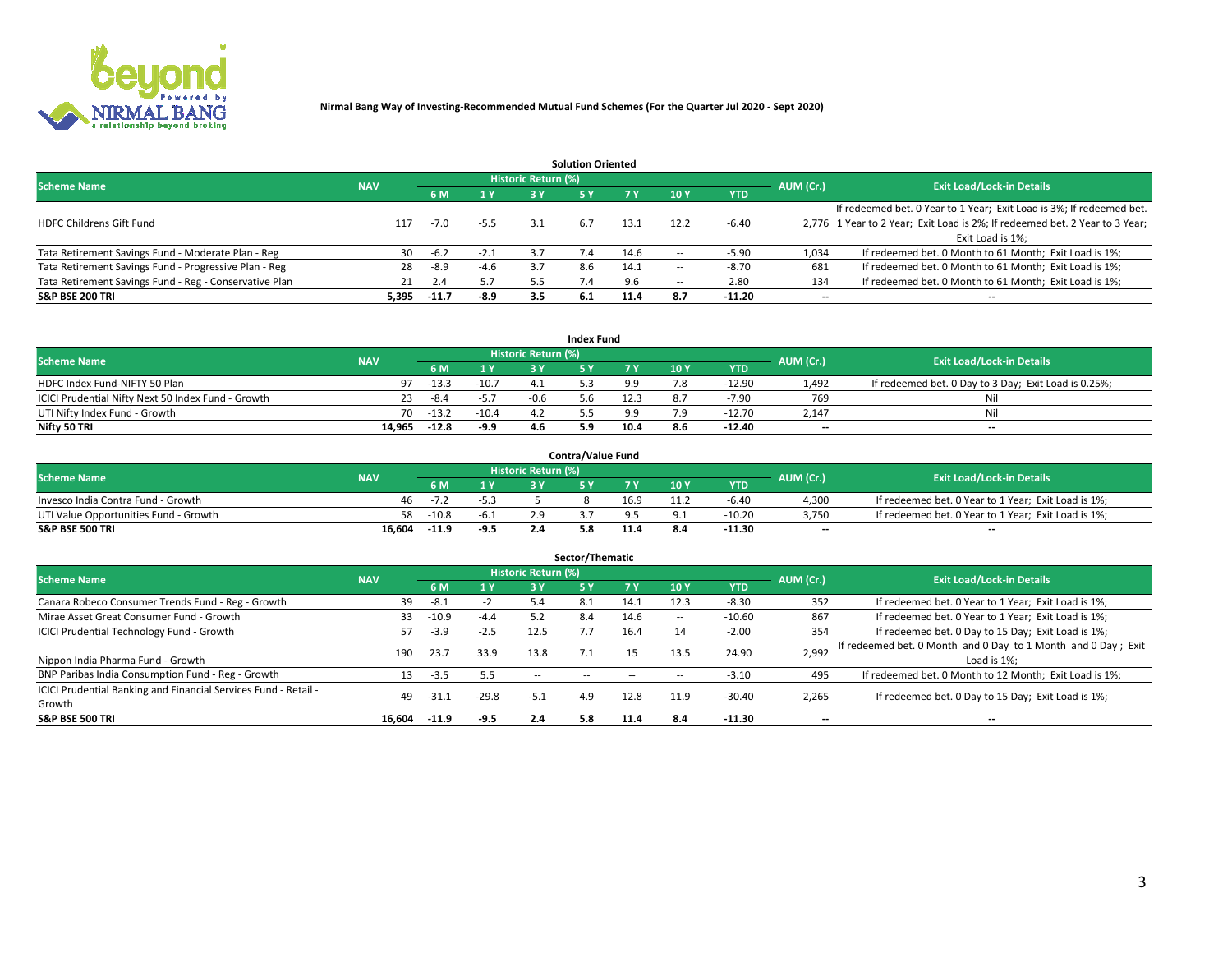

| <b>Dynamic Asset Allocation Funds</b>                   |            |        |           |                                  |     |      |        |            |                          |                                                          |  |  |  |  |
|---------------------------------------------------------|------------|--------|-----------|----------------------------------|-----|------|--------|------------|--------------------------|----------------------------------------------------------|--|--|--|--|
| <b>Scheme Name</b>                                      | <b>NAV</b> |        | AUM (Cr.) | <b>Exit Load/Lock-in Details</b> |     |      |        |            |                          |                                                          |  |  |  |  |
|                                                         |            | 6 M    | 1 Y       |                                  |     |      | 10Y    | <b>YTD</b> |                          |                                                          |  |  |  |  |
| ICICI Prudential Balanced Advantage Fund - Reg - Growth | 36.        | $-5.9$ |           |                                  | 6.8 | 11.4 | 10.8   | $-5.60$    | 24,583                   | If redeemed bet. 0 Year to 1 Year; Exit Load is 1%;      |  |  |  |  |
| Invesco India Dynamic Equity Fund - Growth              | 29         | -5.1   | $-3.1$    | 3.6                              |     |      |        | $-5.10$    | 719                      | If redeemed bet. 0 Month to 3 Month; Exit Load is 0.25%; |  |  |  |  |
| Nippon India Balanced Advantage Fund - Growth           | 89         | -6.5   | $-4.7$    | 2.8                              |     | 10.7 |        | $-6.10$    | 2,664                    | If redeemed bet. 0 Month to 12 Month; Exit Load is 1%;   |  |  |  |  |
| SBI Dynamic Asset Allocation Fund - Reg - Growth        |            | $-8.3$ | $-5.3$    |                                  |     | --   | $\sim$ | -8.10      | 561                      | If redeemed bet. 0 Month to 12 Month; Exit Load is 1%;   |  |  |  |  |
| NIFTY 50 Hybrid Composite Debt 65:35 Index              | 10.121     | $-4.6$ | $-0.8$    | 6.8                              | 7.5 | 10.3 |        | $-4.20$    | $\overline{\phantom{a}}$ |                                                          |  |  |  |  |

| <b>Hybrid Aggressive</b>                        |            |                                  |        |     |            |        |      |            |                          |                                                        |  |  |  |
|-------------------------------------------------|------------|----------------------------------|--------|-----|------------|--------|------|------------|--------------------------|--------------------------------------------------------|--|--|--|
| <b>Scheme Name</b>                              | <b>NAV</b> | <b>Exit Load/Lock-in Details</b> |        |     |            |        |      |            |                          |                                                        |  |  |  |
|                                                 |            | 6 M                              | 1 Y    | 2 Y |            | 7 V    | 10Y  | <b>YTD</b> | AUM (Cr.)                |                                                        |  |  |  |
| Canara Robeco Equity Hybrid Fund - Growth       | 164        | $-2.8$                           | 0.9    |     |            |        |      | $-2.50$    | 2,885                    | If redeemed bet. 0 Year to 1 Year; Exit Load is 1%;    |  |  |  |
| SBI Equity Hybrid Fund - Growth                 | 135        | $-7.9$                           | $-2.8$ |     |            | 13.4   | 10.7 | -7.50      | 28,584                   | If redeemed bet. 0 Month to 12 Month; Exit Load is 1%; |  |  |  |
| Mirae Asset Hybrid - Equity Fund - Reg - Growth | 15         | $-1.1$                           | $-4.3$ | 51  | $\sim$ $-$ | $\sim$ | --   | $-7.10$    | 3,274                    | If redeemed bet. 0 Year to 1 Year; Exit Load is 1%;    |  |  |  |
| ICICI Prudential Equity & Debt Fund - Growth    | 125        | $-11.0$                          |        |     |            | 12.5   |      | $-10.60$   | 17,423                   | If redeemed bet. 0 Year to 1 Year; Exit Load is 1%;    |  |  |  |
| NIFTY 50 Hybrid Composite Debt 65:35 Index      | 10.121     | $-4.6$                           | $-0.8$ | 6.8 |            | 10.3   |      | $-4.20$    | $\overline{\phantom{a}}$ | $- -$                                                  |  |  |  |

| <b>Arbitrage Fund</b>                      |            |    |           |     |                     |  |        |        |      |           |                                                          |  |  |  |
|--------------------------------------------|------------|----|-----------|-----|---------------------|--|--------|--------|------|-----------|----------------------------------------------------------|--|--|--|
| <b>Scheme Name</b>                         | <b>NAV</b> |    |           |     | Historic Return (%) |  |        |        |      | AUM (Cr.) | <b>Exit Load/Lock-in Details</b>                         |  |  |  |
|                                            |            |    | 1 M       | 3 M | 6 M                 |  |        |        | YTD  |           |                                                          |  |  |  |
| IDFC Arbitrage Fund - Reg - Growth         |            | 25 |           |     |                     |  |        |        | 4.50 | 7,978     | If redeemed bet. 0 Month to 1 Month; Exit Load is 0.25%; |  |  |  |
| Kotak Equity Arbitrage Fund - Reg - Growth |            | 28 | -3.4      |     |                     |  |        |        | 5.4C | 14,663    | If redeemed bet. 0 Day to 30 Day; Exit Load is 0.25%;    |  |  |  |
| Tata Arbitrage Fund - Reg - Growth         |            |    | 3.8       |     |                     |  | $\sim$ | $\sim$ | 6.30 | 1,619     | If redeemed bet. 0 Day to 30 Day; Exit Load is 0.25%;    |  |  |  |
| Nippon India Arbitrage Fund - Growth       |            | 20 | <b>45</b> |     |                     |  |        |        | 5.50 | 7.944     | If redeemed bet. 0 Month to 1 Month; Exit Load is 0.25%; |  |  |  |

| Overnight Fund                                      |            |     |         |                            |     |     |                          |                 |           |                                  |  |  |  |  |
|-----------------------------------------------------|------------|-----|---------|----------------------------|-----|-----|--------------------------|-----------------|-----------|----------------------------------|--|--|--|--|
| <b>Scheme Name</b>                                  | <b>NAV</b> |     |         | <b>Historic Return (%)</b> |     |     | <b>YTM</b>               | Avg             | AUM (Cr.) | <b>Exit Load/Lock-in Details</b> |  |  |  |  |
|                                                     |            | 1 W | 2 W     | 1 M                        | 3 M | 1 Y |                          | <b>Maturity</b> |           |                                  |  |  |  |  |
| Aditya Birla Sun Life Overnight Fund - Reg - Growth | 1,086      | 2.8 | 2.7     | 2.8                        | 2.8 |     | 3.25                     |                 | 8,257     | Nil                              |  |  |  |  |
| HDFC Overnight Fund - Growth                        | 2,976      |     | 2.6     |                            | 2.8 |     | 3.18                     | 0.00            | 16,741    | Nil                              |  |  |  |  |
| ICICI Prudential Overnight Fund - Reg - Growth      | 108        | 2.8 | 2.7     | 2.8                        | 2.8 |     | 3.19                     |                 | 10,566    | Nil                              |  |  |  |  |
| Nippon India Overnight Fund - Reg - Growth          | 108        | 2.8 | 2.7     | 2.8                        |     |     | 3.24                     | 0.00            | 4,597     | Nil                              |  |  |  |  |
| Kotak Overnight Fund - Reg - Growth                 | 1.073      |     | $2.6\,$ |                            | 2.8 | 4.4 | 3.18                     |                 | 6,585     | Nil                              |  |  |  |  |
| <b>CRISIL Liquid Fund Index</b>                     | $- -$      | 4.1 | 4.1     | 4.4                        | 4.9 | 5.8 | $\overline{\phantom{a}}$ | --              | $-$       | $- -$                            |  |  |  |  |

#### **Overnight Fund**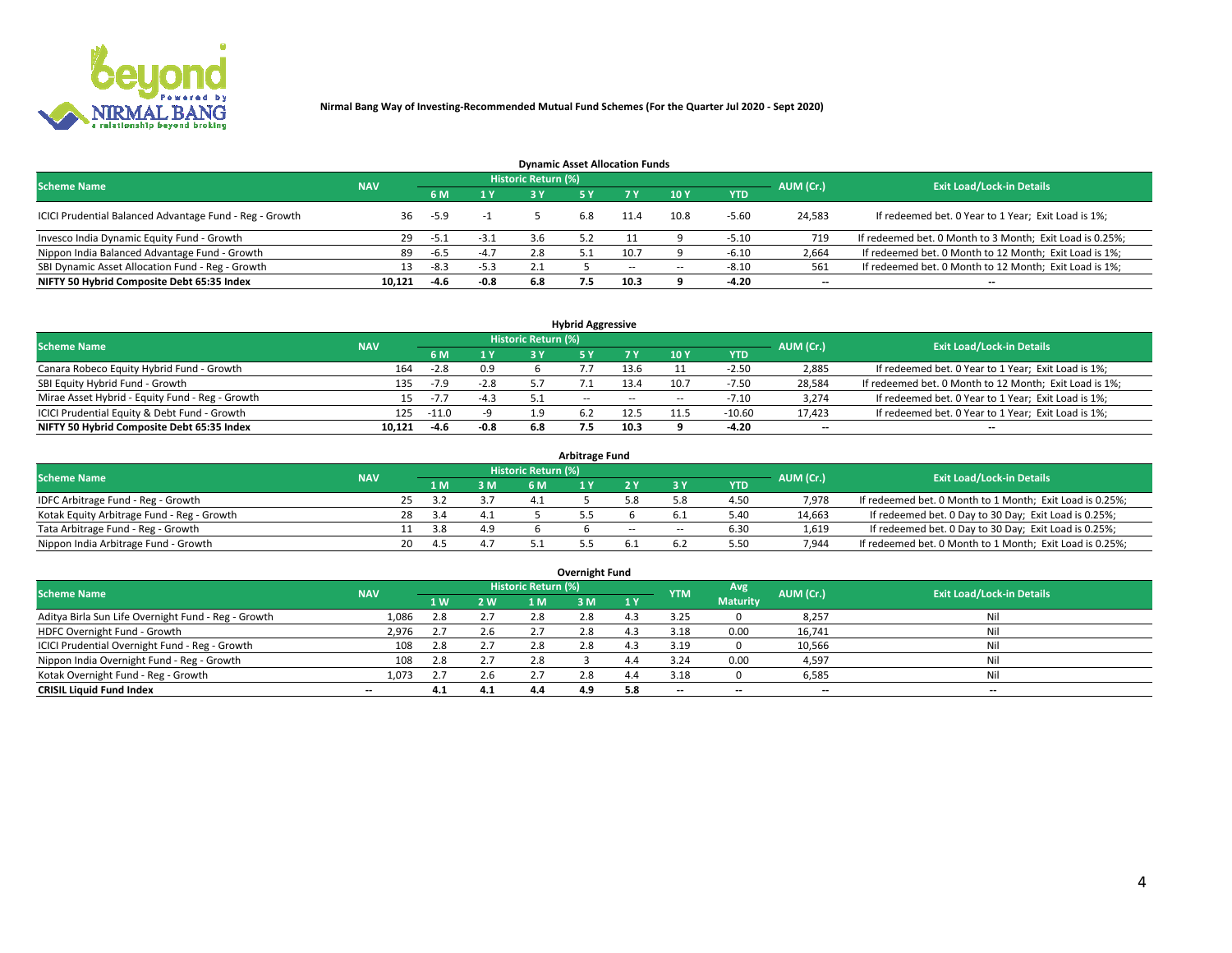

| <b>Liquid Funds</b>                              |            |     |     |                     |     |              |            |                 |           |                                  |  |  |  |  |
|--------------------------------------------------|------------|-----|-----|---------------------|-----|--------------|------------|-----------------|-----------|----------------------------------|--|--|--|--|
| <b>Scheme Name</b>                               | <b>NAV</b> |     |     | Historic Return (%) |     |              | <b>YTM</b> | Avg             | AUM (Cr.) | <b>Exit Load/Lock-in Details</b> |  |  |  |  |
|                                                  |            | 4W  | 2 W | 1 M                 | M   | $\sqrt{1}$ Y |            | <b>Maturity</b> |           |                                  |  |  |  |  |
| Aditya Birla Sun Life Liquid Fund - Reg - Growth | 322        |     | 4.2 | 4.3                 | 4.8 |              | 4.06       | 0.12            | 43,090    | *Ref Footnote                    |  |  |  |  |
| ICICI Prudential Liquid Fund - Reg - Growth      | 296        | 3.6 | 3.8 | 4.1                 | 4.  | i h          | 4.07       | 0.13            | 57,566    | *Ref Footnote                    |  |  |  |  |
| Kotak Liquid Fund - Reg - Growth                 | 4,047      |     | 3.8 | 4.1                 | 4.4 |              | 3.64       | 0.12            | 32,360    | *Ref Footnote                    |  |  |  |  |
| Nippon India Liquid Fund - Growth                | 4,884      | 3.8 | 3.9 | 4.1                 | 4.8 |              | 3.89       | 0.13            | 31,728    | *Ref Footnote                    |  |  |  |  |
| Mahindra Manulife Liquid Fund - Reg - Growth     | 1,298      | 4.0 | 3.9 |                     | 4.6 | .6           |            | 0.06            | 2,362     | *Ref Footnote                    |  |  |  |  |
| <b>CRISIL Liquid Fund Index</b>                  | $- -$      | 4.1 | 4.1 | 4.4                 | 4.9 | 5.8          | --         | $- -$           | --        | $- -$                            |  |  |  |  |

| <b>Ultra Short Fund</b>                      |            |       |     |                            |  |       |            |                 |                          |                                  |  |  |  |
|----------------------------------------------|------------|-------|-----|----------------------------|--|-------|------------|-----------------|--------------------------|----------------------------------|--|--|--|
| <b>Scheme Name</b>                           | <b>NAV</b> |       |     | <b>Historic Return (%)</b> |  |       | <b>YTM</b> | Avg             | AUM (Cr.)                | <b>Exit Load/Lock-in Details</b> |  |  |  |
|                                              |            | 4 M Z | 3 M | 6 M                        |  | 3 Y   |            | <b>Maturity</b> |                          |                                  |  |  |  |
| HDFC Ultra Short Term Fund - Reg - Growth    |            | 0 F   |     |                            |  | $- -$ |            | 0.39            | 6,643                    | Νi                               |  |  |  |
| L&T Ultra Short Term Fund - Growth           |            | b.b   |     |                            |  |       | 4.38       | 0.45            | 1.708                    | Ni                               |  |  |  |
| <b>NIFTY Ultra Short Duration Debt Index</b> | 4,137      | 6.0   | 7.4 |                            |  |       | $-$        | $- -$           | $\overline{\phantom{a}}$ | $-$                              |  |  |  |

| <b>Monev Market Fund</b>                                |                          |       |      |                     |     |           |            |                 |           |                                  |  |  |  |  |
|---------------------------------------------------------|--------------------------|-------|------|---------------------|-----|-----------|------------|-----------------|-----------|----------------------------------|--|--|--|--|
| <b>Scheme Name</b>                                      | <b>NAV</b>               |       |      | Historic Return (%) |     |           | <b>YTM</b> | Avg.            | AUM (Cr.) | <b>Exit Load/Lock-in Details</b> |  |  |  |  |
|                                                         |                          | 1 M   | 3 M  | 6 M                 |     | <b>3Y</b> |            | <b>Maturity</b> |           |                                  |  |  |  |  |
| Aditya Birla Sun Life Money Manager Fund - Reg - Growth | 276                      | - 8.7 | 10.1 | 8.5                 |     | 7.9       | 4.91       | 0.70            | 8,422     | Nil                              |  |  |  |  |
| HDFC Money Market Fund - Growth                         | 4,288                    | 9.2   | 10.6 | 8.5                 |     |           | 4.76       | 0.64            | 7,592     | Nil                              |  |  |  |  |
| Tata Money Market Fund - Reg - Growth                   | 3,527                    |       | 9.3  | 8.1                 |     |           | 4.7        | 0.60            | 287       | Nil                              |  |  |  |  |
| <b>CRISIL Liquid Fund Index</b>                         | $\overline{\phantom{a}}$ | 4.4   | 4.9  | 5.3                 | 5.8 | $-$       | $-$        | $- -$           | $- -$     | $\overline{\phantom{a}}$         |  |  |  |  |

| <b>Short Term Fund</b>                |            |      |      |                     |              |     |            |                 |           |                                  |  |  |  |
|---------------------------------------|------------|------|------|---------------------|--------------|-----|------------|-----------------|-----------|----------------------------------|--|--|--|
| <b>Scheme Name</b>                    | <b>NAV</b> |      |      | Historic Return (%) |              |     | <b>YTM</b> | Avg             | AUM (Cr.) | <b>Exit Load/Lock-in Details</b> |  |  |  |
|                                       |            | 1 M  | 3 M  | 6 M                 | $\mathbf{M}$ | 3 Y |            | <b>Maturity</b> |           |                                  |  |  |  |
| HDFC Short Term Debt Fund - Growth    | 24         | 24.0 | 16.9 |                     | 11.8         |     | 1.26       | 3.47            | 10,324    | Nil                              |  |  |  |
| Nippon India Short Term Fund - Growth | 39         | 21.f |      |                     | 10.6         | ∕.n | 6.56       | 2.87            | 6,106     | Nil                              |  |  |  |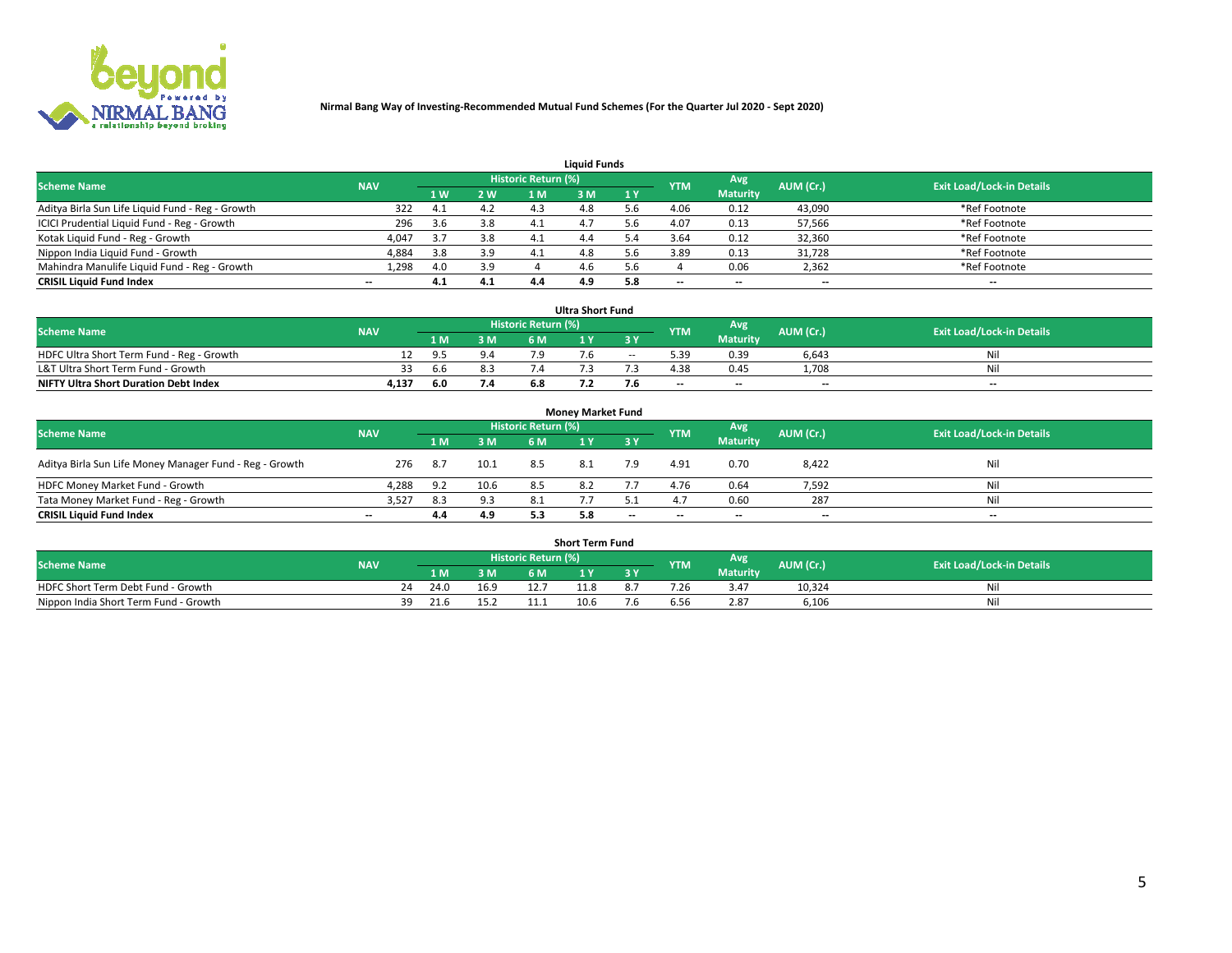

|                                           | <b>Low Duration Fund</b> |      |      |                            |  |  |            |                 |           |                                  |  |  |  |  |  |
|-------------------------------------------|--------------------------|------|------|----------------------------|--|--|------------|-----------------|-----------|----------------------------------|--|--|--|--|--|
| <b>Scheme Name</b>                        | <b>NAV</b>               |      |      | <b>Historic Return (%)</b> |  |  | <b>YTM</b> | Avg             | AUM (Cr.) | <b>Exit Load/Lock-in Details</b> |  |  |  |  |  |
|                                           |                          | 1 M  | 3 M  |                            |  |  |            | <b>Maturity</b> |           |                                  |  |  |  |  |  |
| Axis Treasury Advantage Fund - Growth     | 2.321                    | 14.4 | 11.4 |                            |  |  |            | 1.01            | 4.777     | Nil                              |  |  |  |  |  |
| Canara Robeco Savings Fund - Reg - Growth |                          | 11.1 | 10.3 |                            |  |  | 4.62       | 0.97            | 949       | Nil                              |  |  |  |  |  |
| IDFC Low Duration Fund - Reg - Growth     | 29.                      | 14.9 | 10.9 | 8.9                        |  |  | 4.59       | 0.97            | 4,144     | Nil                              |  |  |  |  |  |

| <b>Banking &amp; PSU Bond Funds</b>                 |            |    |                                                       |      |      |                                  |     |      |                 |       |    |  |  |  |
|-----------------------------------------------------|------------|----|-------------------------------------------------------|------|------|----------------------------------|-----|------|-----------------|-------|----|--|--|--|
| <b>Scheme Name</b>                                  | <b>NAV</b> |    | Historic Return (%)<br>Avg<br>AUM (Cr.)<br><b>YTM</b> |      |      | <b>Exit Load/Lock-in Details</b> |     |      |                 |       |    |  |  |  |
|                                                     |            |    | 1 M.                                                  | 3 M  | 6 M  |                                  |     |      | <b>Maturity</b> |       |    |  |  |  |
| HDFC Banking and PSU Debt Fund - Reg - Growth       |            |    | 21.9                                                  |      | 11.9 |                                  | 8.4 | 6.94 | 3.43            | 6,031 | Ni |  |  |  |
| Kotak Banking and PSU Debt Fund - Reg - Growth      |            | 49 | 21.0                                                  | 16.6 | 12.4 |                                  | 8.9 |      | 4.12            | 6,163 | Ni |  |  |  |
| Nippon India Banking & PSU Debt Fund - Reg - Growth |            | 16 | 22.5                                                  | 18.9 | 14.1 | 12.8                             | 8.9 | 5.65 | 2.98            | 4,973 | Ni |  |  |  |

| <b>Corporate Bond Funds</b>                         |            |      |      |                            |      |  |            |                 |           |                                                         |  |  |  |  |
|-----------------------------------------------------|------------|------|------|----------------------------|------|--|------------|-----------------|-----------|---------------------------------------------------------|--|--|--|--|
| <b>Scheme Name</b>                                  | <b>NAV</b> |      |      | <b>Historic Return (%)</b> |      |  | <b>YTM</b> | Avg             | AUM (Cr.) | <b>Exit Load/Lock-in Details</b>                        |  |  |  |  |
|                                                     |            |      | 3 M  | 6 M                        |      |  |            | <b>Maturity</b> |           |                                                         |  |  |  |  |
| ICICI Prudential Corporate Bond Fund - Reg - Growth |            | 21.8 | 18.7 | 12.8                       |      |  |            |                 | 12.707    | Nil                                                     |  |  |  |  |
| L&T Triple Ace Bond Fund - Reg - Growth             |            | 19.3 | 20.9 | 17 .                       | 14.4 |  | 6.71       | 7.81            | 3,706     | If redeemed bet. 0 Month to 3 Month; Exit Load is 0.5%; |  |  |  |  |
| Kotak Corporate Bond Fund - Std - Growth            | 2.791      | 20.8 | 14.8 |                            | 10.6 |  |            | 1.68            | 4.359     | Nil                                                     |  |  |  |  |

| <b>Credit Risk Fund</b>                    |            |    |      |     |                            |     |     |            |                 |           |                                                           |  |  |
|--------------------------------------------|------------|----|------|-----|----------------------------|-----|-----|------------|-----------------|-----------|-----------------------------------------------------------|--|--|
| <b>Scheme Name</b>                         | <b>NAV</b> |    |      |     | <b>Historic Return (%)</b> |     |     | <b>YTM</b> | <b>Avg</b>      | AUM (Cr.) | <b>Exit Load/Lock-in Details</b>                          |  |  |
|                                            |            |    | 1 M  | 3 M | 6 M                        |     | 3 Y |            | <b>Maturity</b> |           |                                                           |  |  |
| ICICI Prudential Credit Risk Fund - Growth |            | 22 | 20.6 | 9.3 | 8.9                        |     |     | 9.29       | 2.53            | 6,695     | If redeemed bet. 0 Year to 1 Year; Exit Load is 1%;       |  |  |
| HDFC Credit Risk Debt Fund - Reg - Growth  |            |    | 30.7 | 8.2 | 8.8                        | 9.2 |     | 10.53      | 2.95            | 6,539     | If redeemed bet. 0 Month to 12 Month; Exit Load is 1%; If |  |  |
|                                            |            |    |      |     |                            |     |     |            |                 |           | redeemed bet. 12 Month to 18 Month; Exit Load is 0.5%;    |  |  |
|                                            |            |    |      |     |                            |     |     |            |                 |           | If redeemed bet. 0 Month to 12 Month; Exit Load is 3%; If |  |  |
| SBI Credit Risk Fund - Growth              |            | 33 | 21.9 | 9.6 | 8.9                        | 8.8 | 6.7 | 8.77       | 2.02            | 3,949     | redeemed bet. 12 Month to 24 Month; Exit Load is 1.5%; If |  |  |
|                                            |            |    |      |     |                            |     |     |            |                 |           | redeemed bet. 24 Month to 36 Month; Exit Load is 0.75%;   |  |  |

| <b>Floater Fund</b>                      |            |  |      |      |                       |      |    |           |                        |           |                                                         |
|------------------------------------------|------------|--|------|------|-----------------------|------|----|-----------|------------------------|-----------|---------------------------------------------------------|
| <b>Scheme Name</b>                       | <b>NAV</b> |  |      |      | Historic Return (%) \ |      |    | <b>TM</b> | Avg<br><b>Maturity</b> | AUM (Cr.) | <b>Exit Load/Lock-in Details</b>                        |
|                                          |            |  | l M  | 3 M  | 6 M                   |      | 2V |           |                        |           |                                                         |
| Nippon India Floating Rate Fund - Growth |            |  | 24.3 | 18.9 |                       | 11.5 |    |           | 2.88                   | 9.732     | If redeemed bet. 0 Month to 1 Month; Exit Load is 0.5%; |